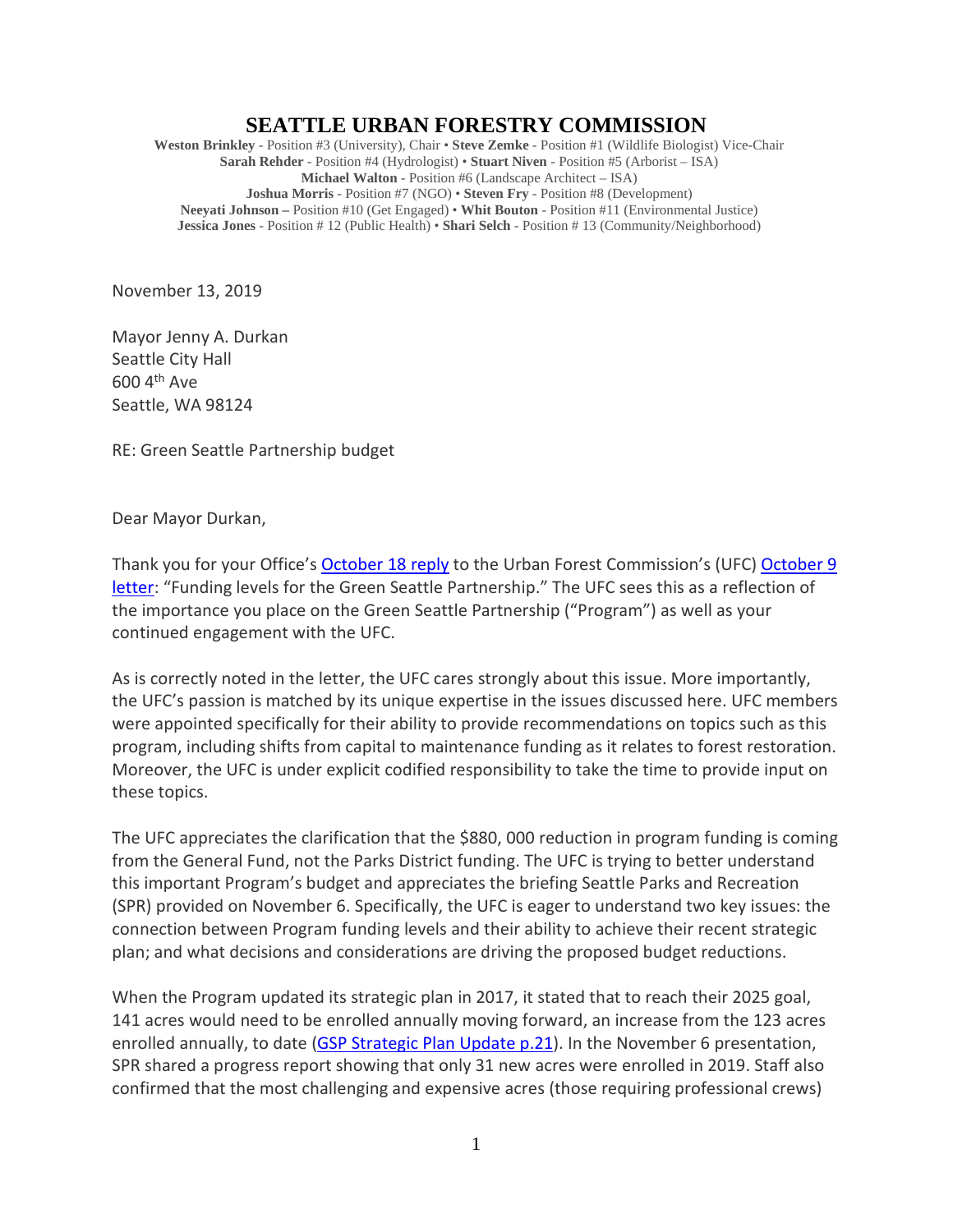were still to be enrolled. This 2019-2020 budget reduction is therefore dramatically out of line with original planned spending and Program operation. This need of ongoing (if not increased) capital investment was supported by information provided to the UFC by SPR staff on [December 13, 2017,](http://www.seattle.gov/Documents/Departments/UrbanForestryCommission/2017/2017docs/GSPPlanUpdateUFCPreso121317.pdf) which included the following image:



This forecasted Program funding need, including General Fund REET, is shown as *increasing* in 2019 and 2020. Instead, the program experienced an \$880,000 reduction from a \$4,500,000 budget, representing a substantial change.

Based on what the UFC learned during the November 6 SPR briefing, the UFC sees several risks and concerns being introduced to the Program due to this shift in funding:

- 1. *Budget priority*. The City adopted the largest budget in history, yet the Program's budget was cut. This sets a dangerous precedent for future cuts that would reduce support for urban forestry and Program goals.
- 2. *General Fund vulnerability*. The flexibility provided by General Fund also brings uncertainty for program funding levels. General Fund is also more likely to change with a changing economy. Parks District funding was intended to protect the program from these types of swings.
- 3. *Dramatic shifts in the Program commitments*. Saving our City Forests funding intended for the Green Seattle Partnership –was identified as a line-item in the 6-year Parks District budget and voted on by Seattle residents. Additionally, activities undertaken by the Natural Area Crew do not reflect the Program goals, but wider Parks' needs. Both these instances reflect going back on a series of commitments documented in the Program's plans and will likely impact voter trust and support for future funding requests. It's important to protect the significant investment in the Program done by the City, its partners, and Seattle volunteers.
- 4. *O&M usage*. This budget decision shifts Capital funding to O&M, which will not support the establishment phase of acres incorporated into the Program. Establishment is not the same as maintenance, and it's likely to become more challenging given climate